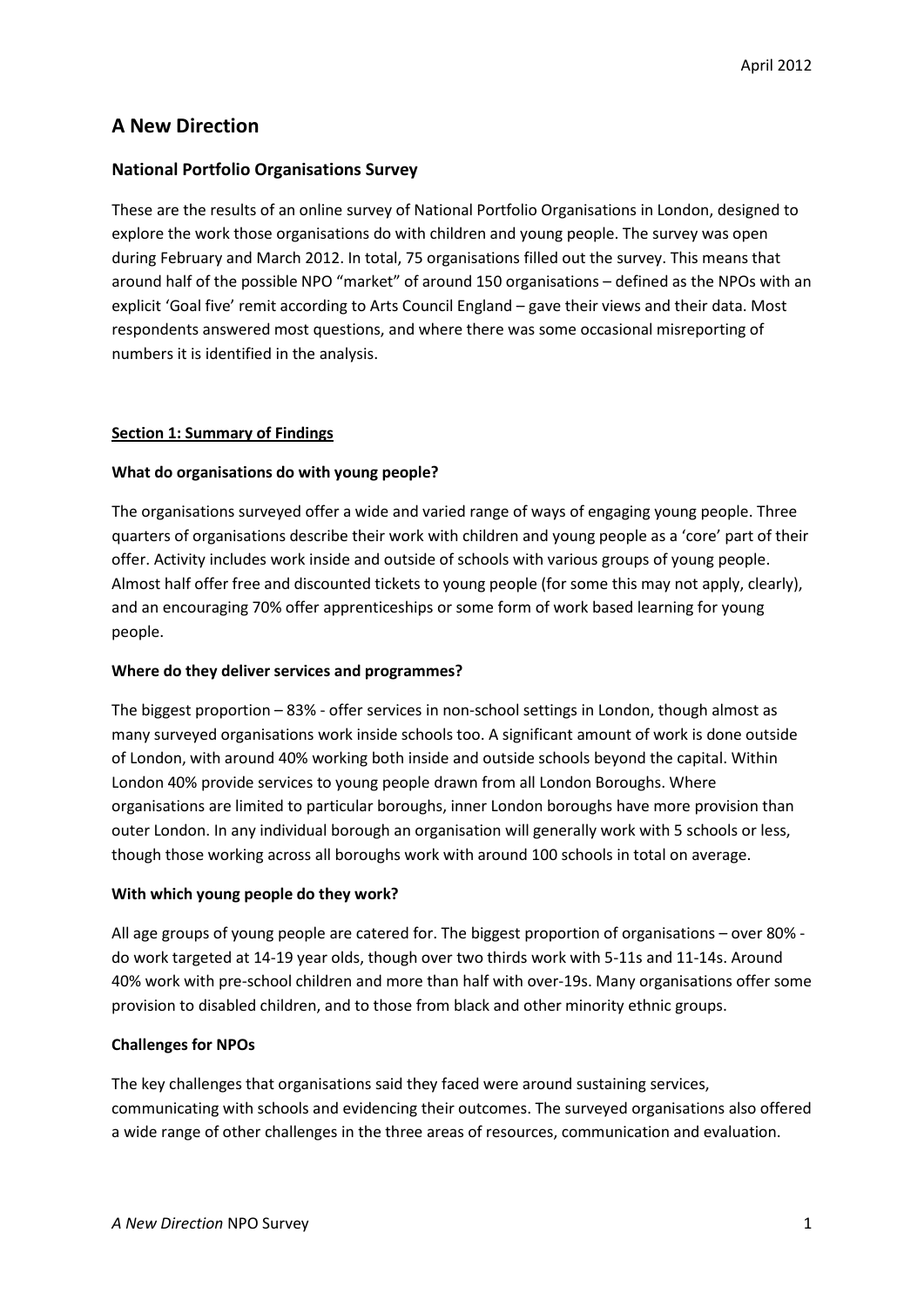### **Priorities for the Bridge Organisation**

The priorities for the bridge were varied, but the most commonly proposed were around campaigning and providing a voice for organisations, facilitating knowledge sharing and promoting and supporting quality improvement.

There was a strong appetite to be part of a network for sharing good practice, and while the organisations mentioned many networks they were already part of, there appear to be no existing networks of which more than around 6 NPOs are already members.

### **Section 2: Question by Question summaries of responses**

Where percentages have been used, they have been rounded up or down to the nearest whole numbers.

### **Q1 Working with young people**

Almost three quarters of respondents (75%) said that "children and young people are a core audience or user (group) of their services". Almost all organisations deliver some kind of provision, with only 4 out of 75 respondents skipping this question. The most common activity, delivered by 83%, was "delivering activities in non-school settings in London", while 76% delivered activities within the capital's schools. Over 40% of organisations said they delivered services outside of London, both in school and in non-school settings. 70% offer apprenticeships or some form of work based training, and almost half (49%) offer discounted or free tickets to young people.

Some respondents offered other ways in which they engaged with young people, including through youth advisory or representative boards, young ambassadors and other formal or semi formal involvement. Some organisations said they actively involved young people as judges, performers or collaborators and others used them as peer mentors.

# **Q2 How would you assess your work with young people?**

Most respondents were confident about most aspects of their work. The only area where there was not a majority saying they were either "confident" or felt that they "excel" was in the area of "youth engagement", where just over half the respondents (35 out of 68 responding to the question) felt they were either only just starting with this (13, or 19%) or that they did some things well but needed to keep improving (22 or 32%)

Organisations were most satisfied that their programming and activities responded to the needs of young people, with 50 out of 70 (71%) saying they were either "confident" (30, or 43%) or that they excelled (20 respondents or 29%).

#### **Q3 What ways do you evaluate your work with young people?**

Only very few organisations (6%) said that they didn't have ways of evaluating. The largest number (85%) said that they had their own evaluation methodology. Three quarters would evaluate in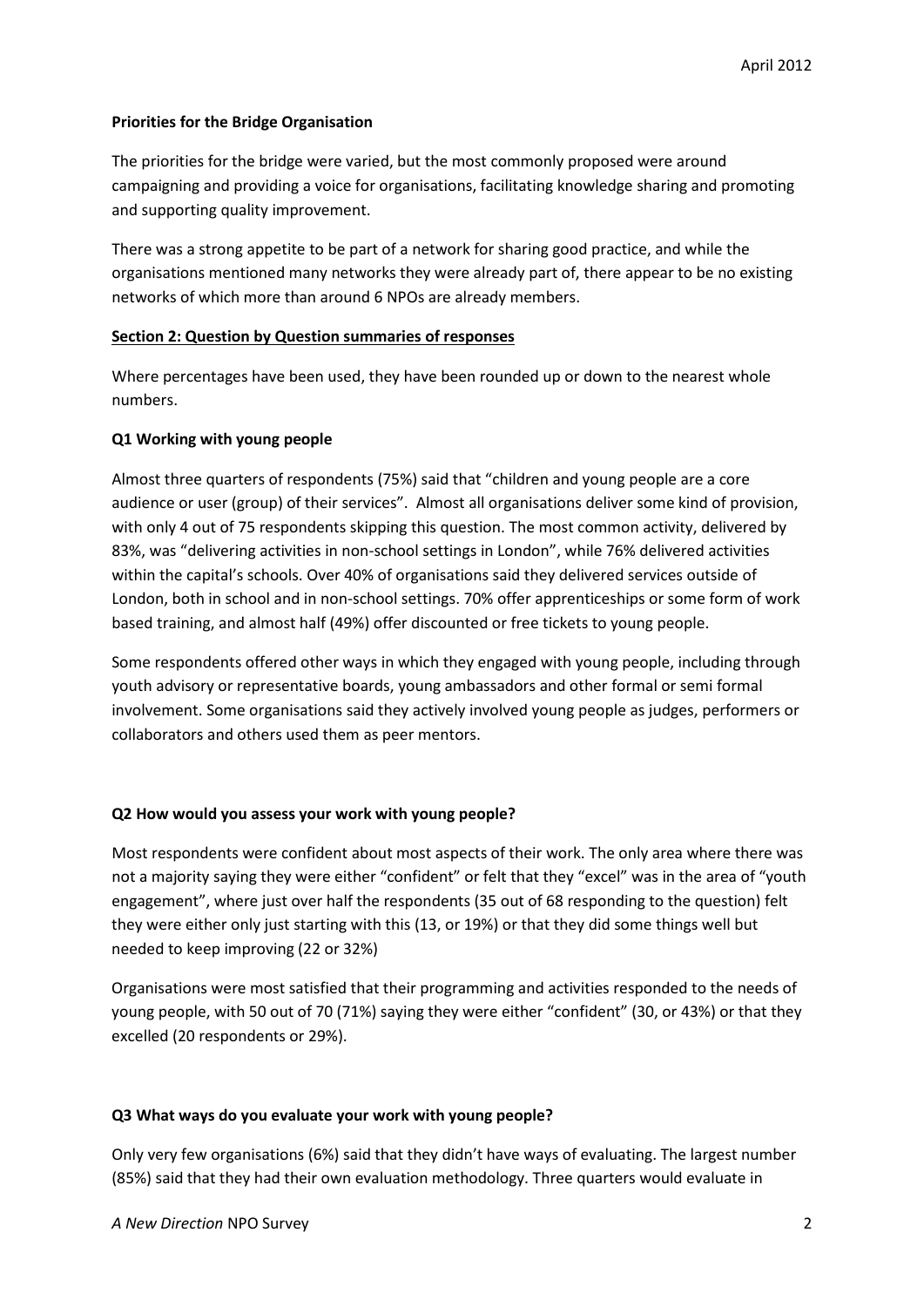response to conditions set by funders, and over half (56%) sometimes use external bodies to help them with evaluation. Only a small number (17%) use an external evaluation framework, and of those mentioned, Youth Music and the New Economics Foundation's *5 ways to wellbeing* were two of the specific examples.

#### **Q4 What are the most significant challenges you face in terms of resources?**

Organisations did not make a huge distinction between the different resource challenges they faced. By a small amount, the biggest number of respondents felt that "sustaining..programmes while maintaining quality of engagement" was their largest challenge, with 24 of 66 respondents (36%) saying it was the most significant, and 18 the second most (27%). 23 (35%) felt "finding resources" in the first place was the most significant (16, or 24% said this was the second most significant) and while 14 (21%) felt that "persuading funders to recognise the value" of their work with young people was most significant, 27 (41%) felt it was the second most significant.

Of the other challenges respondents suggested, a number stood out, including the need to balance the demands of the funder with the needs of young people, the fact that schools did not have money to commission services, the challenge of managing funder expectations and the bureaucracy and "new language" of funding.

# **Q5 What are the most significant challenges you face in terms of communications and engagement?**

In contrast to the previous question about resources, one communications issue clearly stood out as the most significant challenge for organisations, and that was "communicating effectively with schools", which 58 of 68 respondents (85%) ranked as the most (29) or the second most (29 also) significant challenge.

"Communicating with and engaging young people" and "communicating with partners" were felt to be less significant challenges.

A few other challenges were noted, including using young people as peers, ensuring "equality of status" between young people and older participants or service users, and balancing the demands of the curriculum with the need for creative expression.

#### **Q6 What are the most significant challenges you face around evaluation and impact?**

"Evidencing the value of the work done" was the most or second most significant challenge for 63 out of 68 (93%), so almost all the respondents felt it was significant. "Engaging young people in evaluation" was the next highest scoring, with 44 (65%) putting it either most (15, or 22%) or second most (29 or 43%) significant.

Some of the other challenges mentioned were around measuring the intrinsic value of art (rather than the social policy consequences), and the time, capacity and resource needed to do evaluation well, particularly over the long term.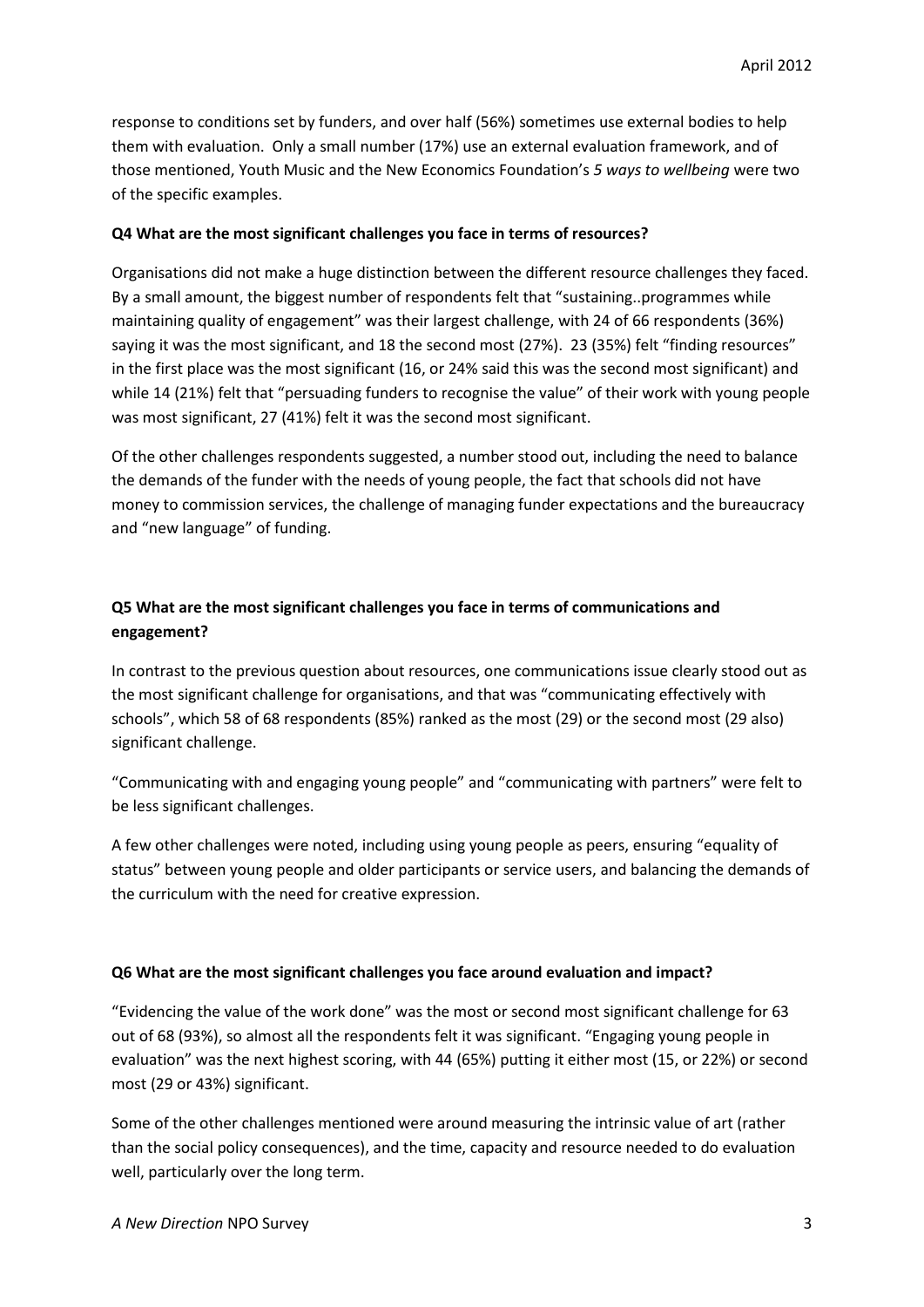### **Q7 Are any of your services limited to or targeted at particular groups?**

All of the groups mentioned were targeted by some organisations. The group for which the largest number of organisations said they offered something specific was 14-19 year olds, with 82% of respondents saying they did something for this age group. Around two thirds of respondents provided services or programmes for both the 5-11 group and the 11-14 year old cohort.

Oustside of school aged children, 43% deliver to early years children and 57% to over 19s.

43% offer services or programmes aimed at children or young people with learning disabilities, with around 30% (in each case) providing services targeted at BESD children, physically disabled or "children from particular black or minority ethnic backgrounds".

Of the "other" groups mentioned by respondents, a number suggested refugees, young people "Not in education, employment or training" (NEETs), young people in the criminal justice system, and some had a particular focus on young women or young men.

### **Q8 How many young people do you work with in each of these categories.**

*NB there was one particular very surprising number provided with one organisation claiming to provide for 676,400 young people in the 5-11 age group. This was assumed to be an error (see below table). However, because of the possibility of a very large outlying number skewing the analysis, "medians" have been used to determine the average numbers in each age group. This seems to give a fairer reflection of the scale of provision, and given that 49 out of 75 organisations filled in some data for this question, there is a reasonable sample on which to base the analysis.*

The table below sets out the median number of children worked with in the most recent available 12 month period in each category.

The table also gives the highest number any respondent submitted, which shows that a few organisations are reaching many thousands of young people even though the majority are working in hundreds rather than thousands.

| Category    | <b>Median number of</b><br>children served by<br>organisation | Highest number of<br>children any organisation<br>said they worked with |
|-------------|---------------------------------------------------------------|-------------------------------------------------------------------------|
| Early years | 130                                                           | 38000                                                                   |
| $5 - 11$    | 859                                                           | 67640*                                                                  |
| $11 - 14$   | 200                                                           | 30400                                                                   |
| 14-19       | 223                                                           | 14000                                                                   |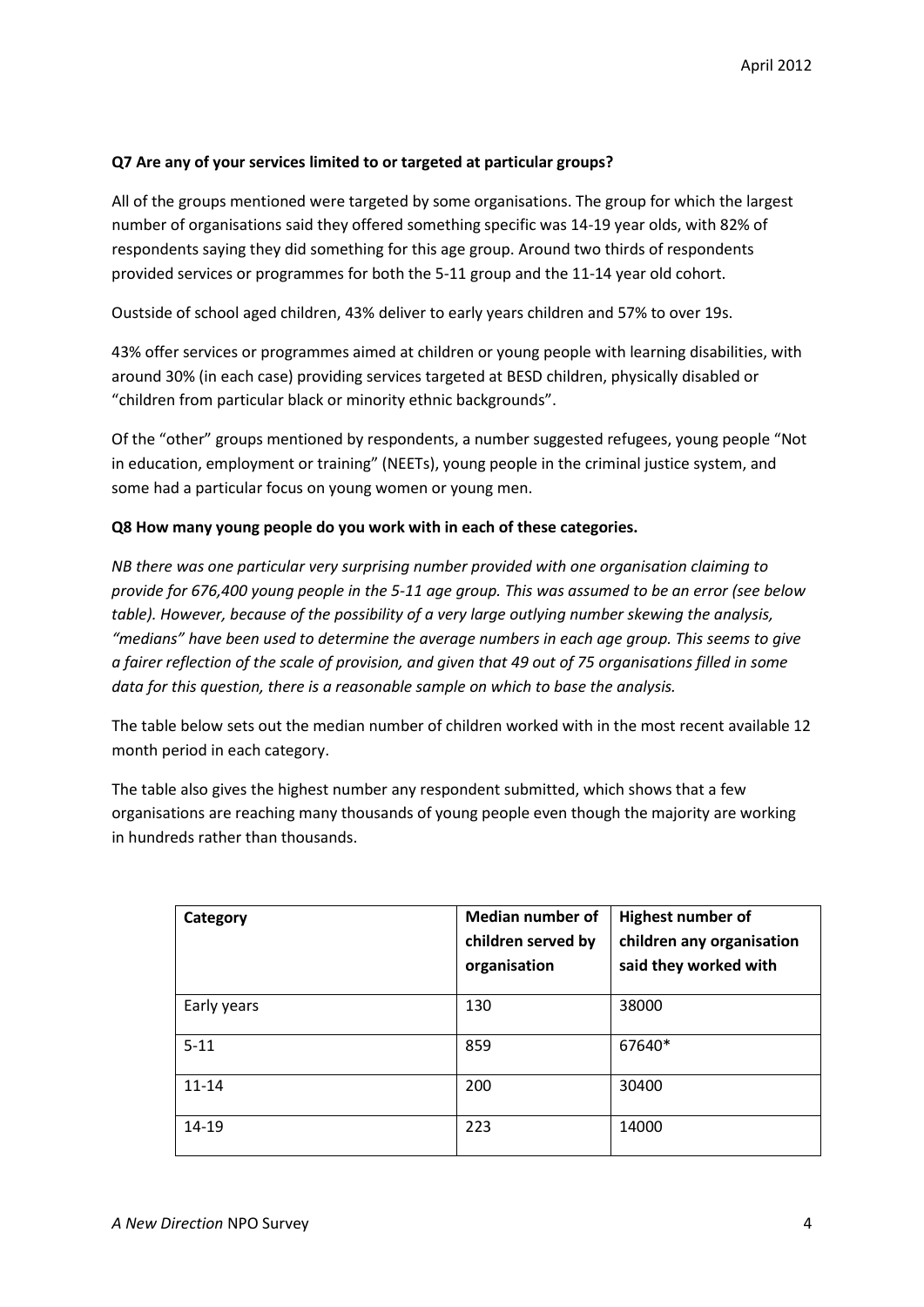| Above 19                                             | 150 | 3000  |
|------------------------------------------------------|-----|-------|
| Children with learning disabilities                  | 40  | 6003  |
| <b>BESD</b>                                          | 15  | 2544  |
| Physical disabilities                                | 20  | 401   |
| Children or young people from<br>specific BME groups | 100 | 15269 |
| Other                                                | 21  | 87    |

\* The original entry read 676,400. However, it is suspected that this is an inputting error. 67,640 is much more likely to be correct given this respondent's numbers in other categories so this assumption has been made.

### **Q9 How do you choose the schools you work with?**

Nearly three quarters (73%) said they had a long term relationship with the schools they worked with and 69% said they worked with schools in their local community. Around 40% said the schools chosen were due to funding or grant relationships. There were a number of other sources of schools partnerships mentioned, including recommendations from partners or local authorities, response to needs of schools and the importance of prioritising local schools.

# **Q10 In which boroughs do your young people focused activities take place?**

Between them the respondents delivered activities which in total covered every borough. The boroughs within which the highest number of respondents said they offered services (out of 62 respondents in total) were Tower Hamlets (30 of 62 organisations, or 48%) Camden, Islington and Southwark (28 or 45%), Hackney (25, or 40%) and Westminster (24, or 39%).

Bexley (8, or 13%) and Sutton (9 or 15%) had the fewest number of organisations providing services.

#### **Q11 Which boroughs do the children and young people come from?**

Over 40% of the 63 respondents said that they drew children from "all boroughs". Of the individual boroughs specified, the biggest proportion of children seemed to come from Hackney (mentioned specifically by 18 organisations, or 29%) and Southwark and Tower Hamlets (by 14 or 22%). The inner London boroughs scored more highly than outer London as places from which young people were drawn.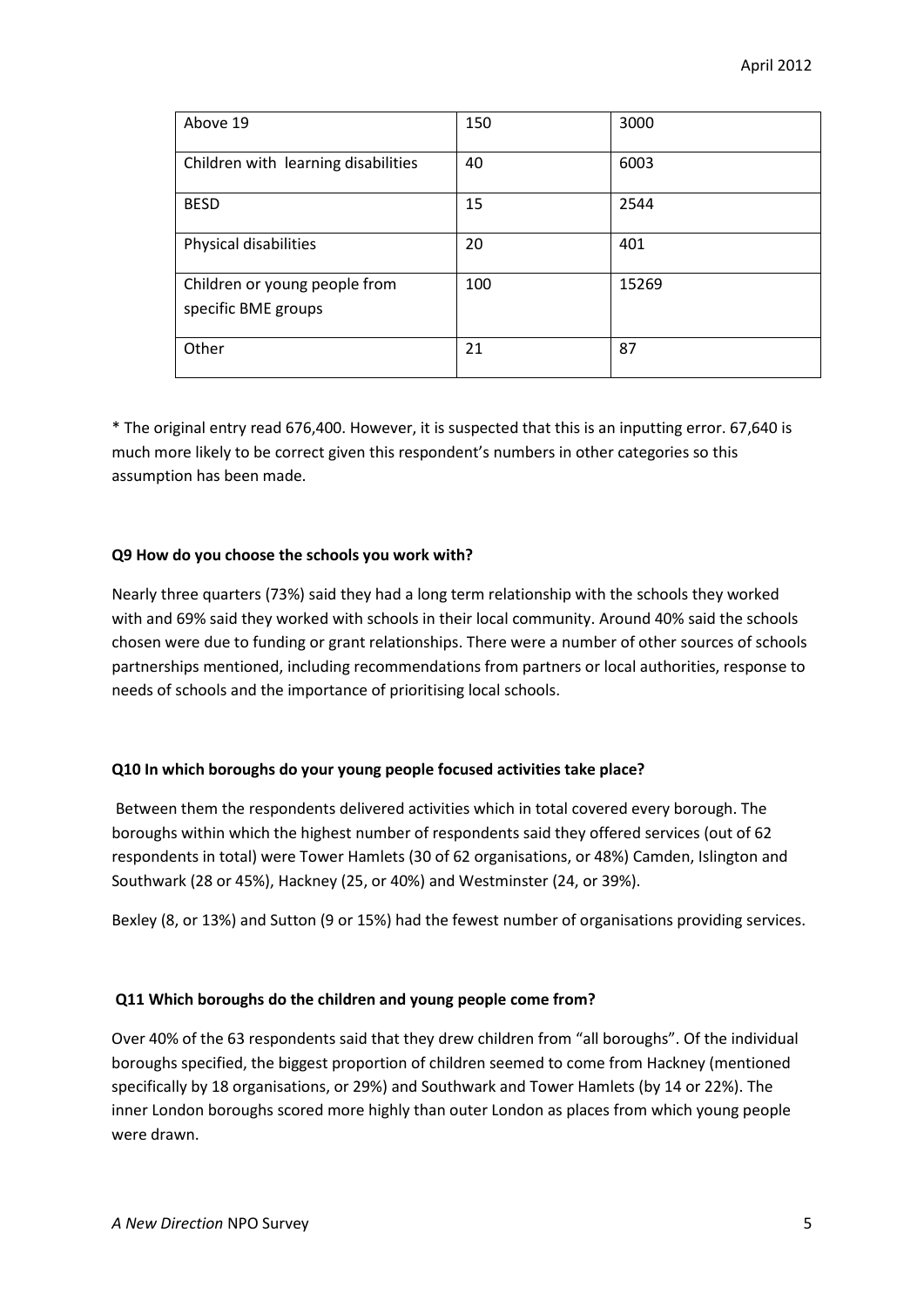#### **Q12 How many children in the last available year in each borough?**

Again, as for question 8, because of some large numbers the median rather than the mean is used to get a fairer picture of what is happening.

Of those organisations that said they worked in "all boroughs", the median number of children they estimated working with was 2000.

In individual boroughs the median numbers tended to be less than 100 per borough, with the exceptions of Brent (330), Greenwich (170), Haringey (150), Lambeth (140), Lewisham (108) and Hackney (100). The lowest numbers were in Bromley (30) and Hillingdon (21).

#### **Q13 How many schools do you work with?**

*NB one organisation said they worked with 405 organisations in the City of London and one that they worked with 100 in Westminster. These were felt to probably be errors, and it was more likely that these were total numbers of schools for all boroughs. So the analysis makes that assumption.*

Because the numbers respondents provided are within a narrower range than those for numbers of children the mean has been used to calculate the average for this question.

For organisations saying they worked across all London Boroughs, the average number of schools they worked with was 103. For individual boroughs the numbers were all under 10 schools, with only Greenwich, Hackney, Hammersmith & Fulham, Islington, Lambeth, Newham, Southwark and Camden having organisations working with an average of more than 5 schools.

#### **Q14 Are you familiar with Artsmark?**

Of 58 organisations answering the question, 16% said they were not, and 36% that they were, but did not think it was of relevance to the schools they worked with. 31% knew of it and had written letters of support for schools, and 6 organisations (10%) worked with a majority of schools who were accredited with arts mark.

Some of the other responses were that organisations were looking into it and seeing if there were opportunities to use it in their work.

#### **Q15 Do you want to find out more about Artsmark?**

73% said yes they did.

#### **Q16 Are you familiar with the Arts award?**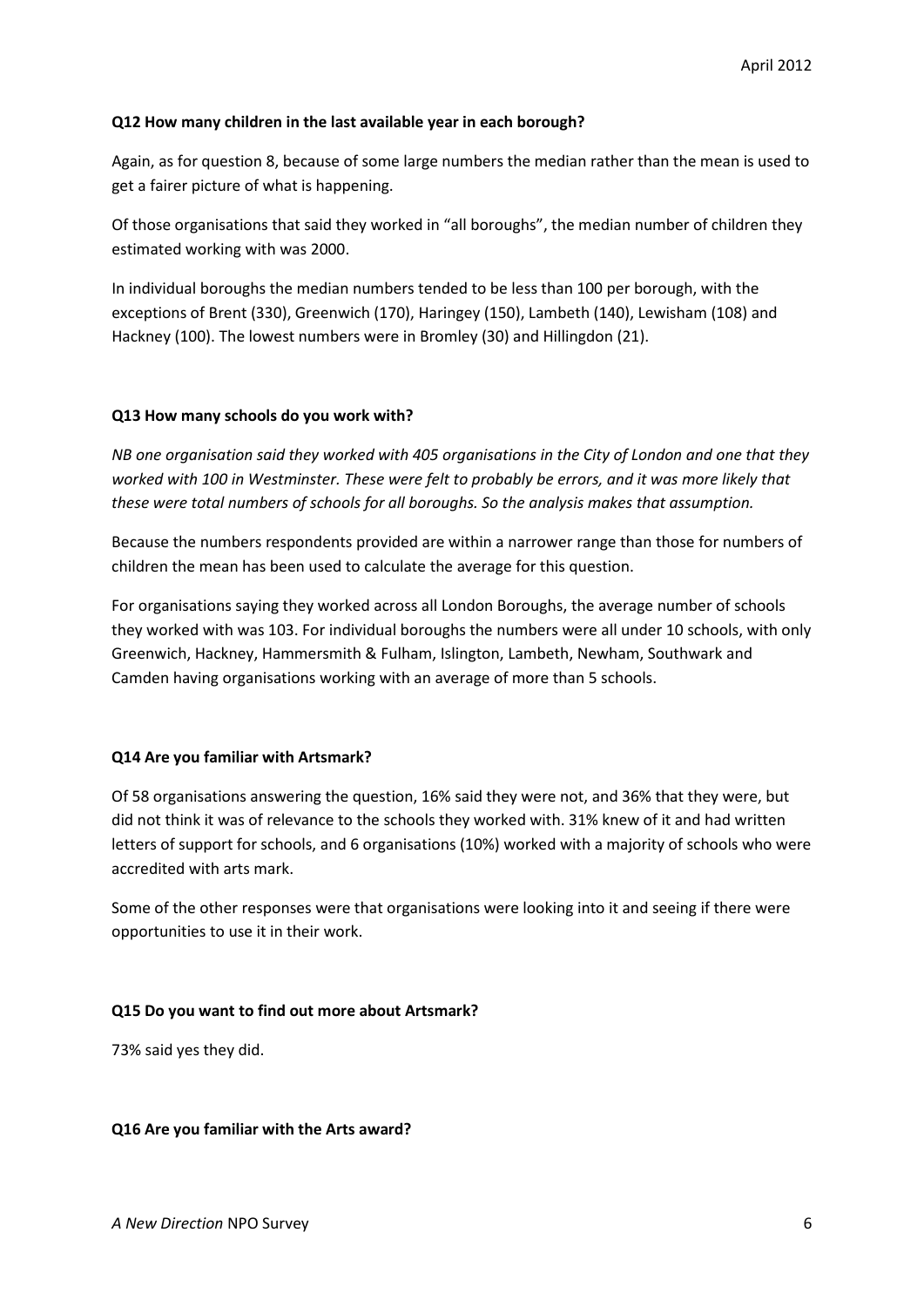Almost half responding organisations either build it into their programmes (36%) or are an arts award centre (11%). 11 organisations (18%) were unfamiliar with it.

### **Q17 If you don't use arts award please tell us why.**

Of the 22 who said they didn't use only 4 said it was because they weren't familiar enough with it, with 17 (77%) saying it was for other reasons, which were largely around capacity, how close a fit it was with their existing work, and whether there was a demand for it amongst schools they worked with.

#### **Q18 Do you want to know more about Arts award?**

69% said they wanted to find out more.

### **Q19 What are the priorities for the Bridge organisation?**

The three choices which the largest number of respondents said should be a high priority were: campaigning (51 of 59, or 86% saying it was a high priority), knowledge exchange (48 of 58, or 83%) and support for quality systems (39 of 58, or 67%).

The arts mark and arts award had the highest number of respondents saying they were not a priority (9 of 58 and 7 of 56 – or 16% and 13%) and the fewest number saying they were high priority (12 and 15 respondents respectively or 21% and 27%).

Of some of the other things suggested, ideas included facilitating contact with schools, and debates and discussions with teachers, improving opportunities for minority arts and defining the Bridge role in relation to youth music and others.

#### **Q20 What is the single biggest priority?**

The top three were the same as for Q19: campaigning (30%),knowledge exchange (26%) and support for quality systems (19%). Support for evaluation, and work on arts mark and arts awards did not get any votes from respondents.

#### **Q21 Does your organisation belong to any other networks?**

70% of organisations said they did.

#### *If yes, can you tell us the name of the network?*

| <b>Network</b> | <b>Number of NPOs</b><br>specifying |
|----------------|-------------------------------------|
| <b>LONSAS</b>  | b                                   |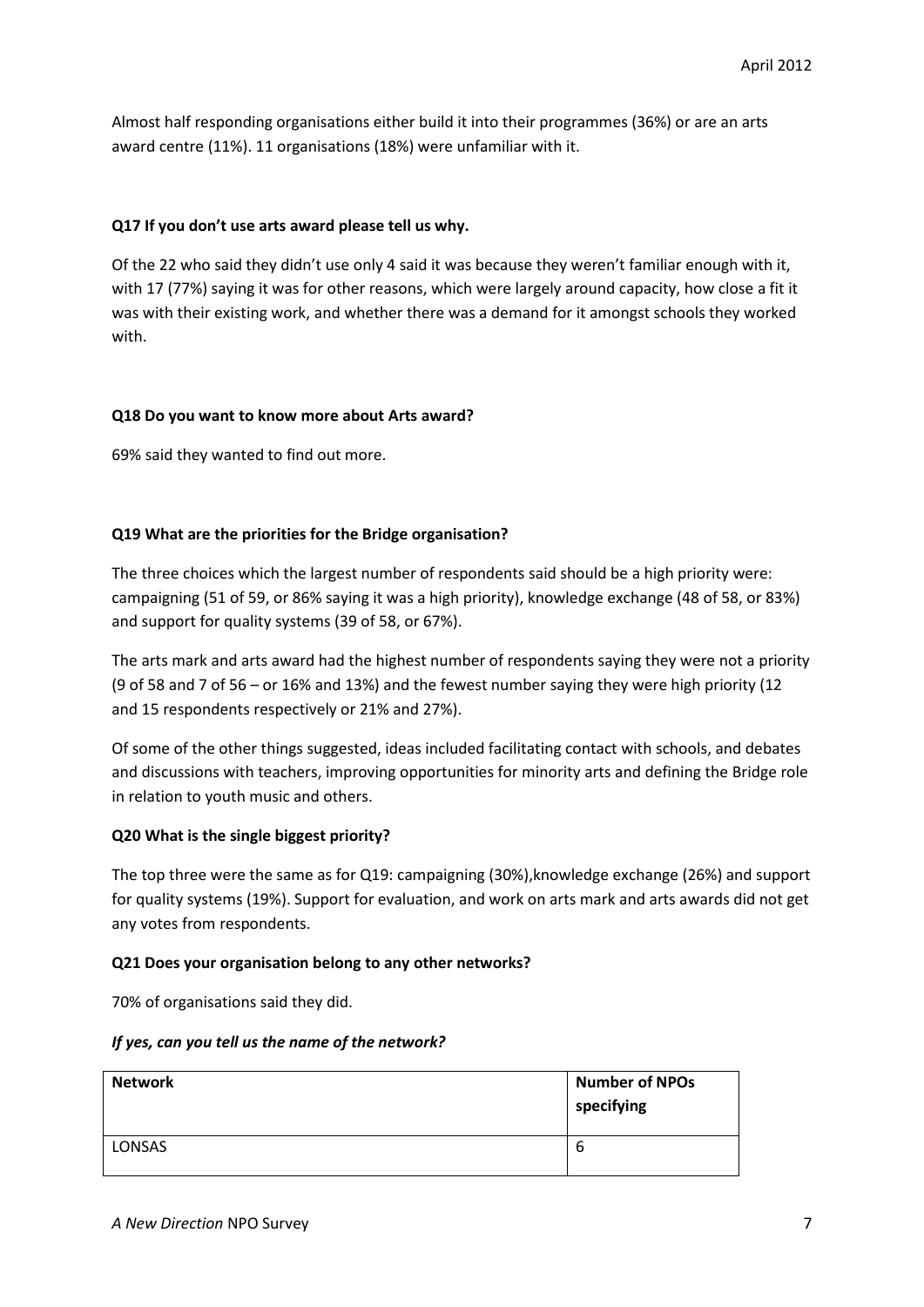| <b>Network</b>                                   | <b>Number of NPOs</b> |
|--------------------------------------------------|-----------------------|
|                                                  | specifying            |
| Engage                                           | 5                     |
| <b>Sound Connections</b>                         | 4                     |
| <b>ABO</b>                                       | 3                     |
| <b>Cultural Learning Alliance</b>                | 3                     |
| dance educators group                            | 3                     |
| Southbank Cultural Quarter                       | 3                     |
| <b>Theatre Educators Network</b>                 | 3                     |
| <b>Action for Children's Arts</b>                | $\overline{2}$        |
| Creative Islington                               | $\overline{2}$        |
| <b>ENYAN</b>                                     | $\overline{2}$        |
| Hackney Theatre Partnership;                     | $\overline{2}$        |
| <b>ITC</b>                                       | $\overline{2}$        |
| LEAN                                             | $\overline{2}$        |
| learning exchange                                | $\overline{2}$        |
| Literature Education Network in London.          | $\overline{2}$        |
| Youth Music                                      | $\overline{2}$        |
| <b>ACA</b>                                       | 1                     |
| Barbican/Guildhall and City of London            | $\mathbf{1}$          |
| Barking and Dagenham Dance Teachers Network      | $\mathbf{1}$          |
| CAT (Centre for Advanced Training);              | 1                     |
| Conservatoire for Dance and Drama.               | $\mathbf{1}$          |
| <b>Create Network</b>                            | $\mathbf{1}$          |
| <b>Education Managers Forum</b>                  | 1                     |
| Informal Head of Young People's Strategy Network | $\mathbf{1}$          |
| London Drama.                                    | $\mathbf{1}$          |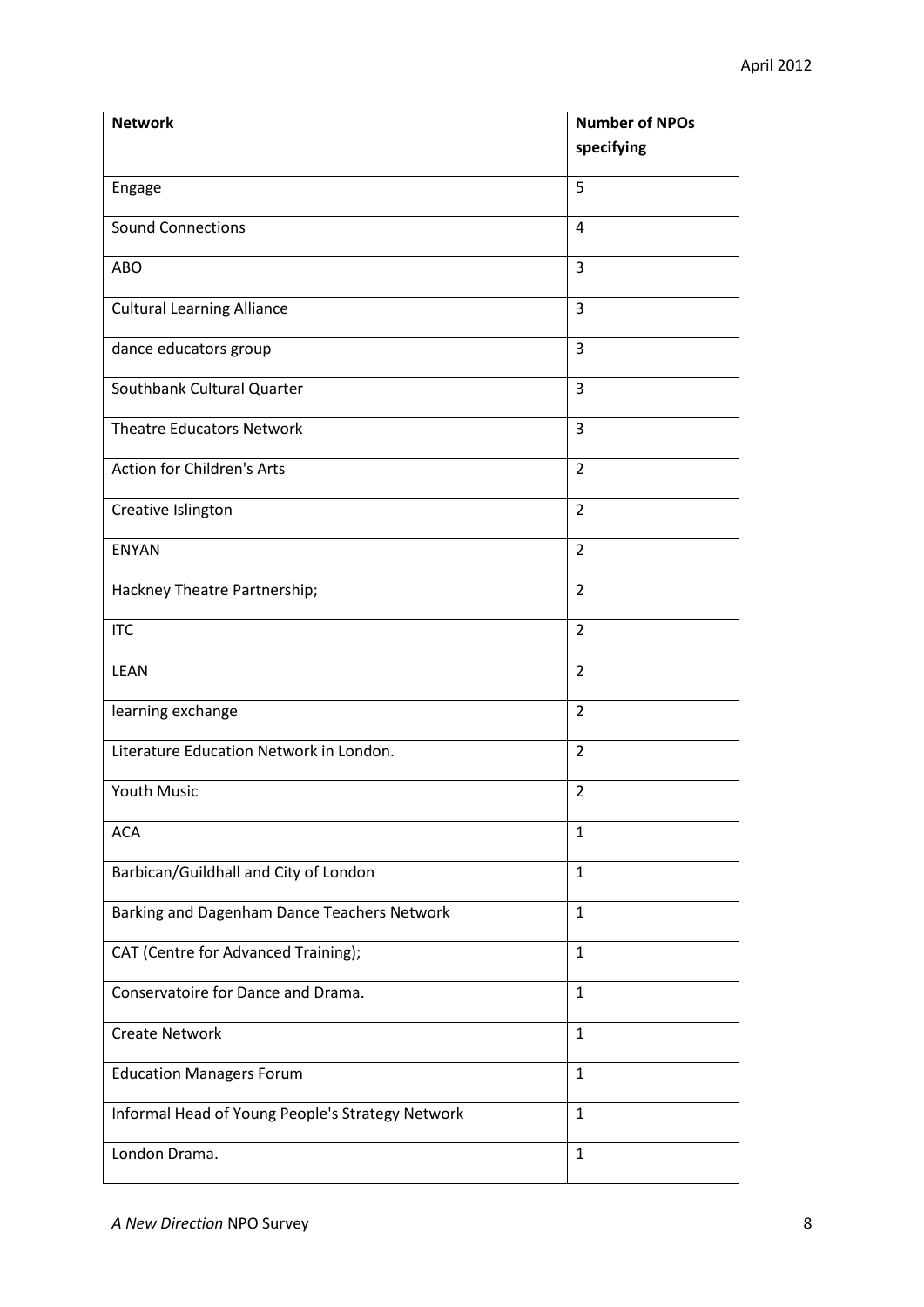| <b>Network</b>                                          | <b>Number of NPOs</b> |
|---------------------------------------------------------|-----------------------|
|                                                         | specifying            |
| MU                                                      | $\mathbf{1}$          |
| <b>Music Education Council</b>                          | $\mathbf{1}$          |
| Music Leader                                            | $\mathbf{1}$          |
| national association of writers in Education            | $\mathbf{1}$          |
| nationwide jazz education network                       | $\mathbf{1}$          |
| NAYT.                                                   | $\mathbf{1}$          |
| Newham Dance and Drama Network (Primary and Secondary), | $\mathbf{1}$          |
| NSEAD,                                                  | $\mathbf{1}$          |
| other informal networks                                 | $\mathbf{1}$          |
| Outer London Boroughs                                   | $\mathbf{1}$          |
| Sound Sense                                             | $\mathbf{1}$          |
| STEPSouthwark                                           | $\mathbf{1}$          |
| <b>THAMES Music Hub</b>                                 | $\mathbf{1}$          |
| The Schools Network                                     | $\mathbf{1}$          |
| Theatre for Children Programmers,                       | $\mathbf{1}$          |
| theatres education partnership                          | $\mathbf{1}$          |
| TMA,                                                    | 1                     |
| <b>Tower Hamlets Dance Consortium</b>                   | $\mathbf{1}$          |
| <b>TYA-UK</b>                                           | $\mathbf{1}$          |
| <b>TYP</b>                                              | 1                     |
| <b>UK Youth Circus Network</b>                          | $\mathbf{1}$          |
| VAGA                                                    | $\mathbf{1}$          |
| voluntary arts                                          | 1                     |
| Westminster Culture Network                             | $\mathbf{1}$          |
| Writers in Schools National Network.                    | $\mathbf{1}$          |